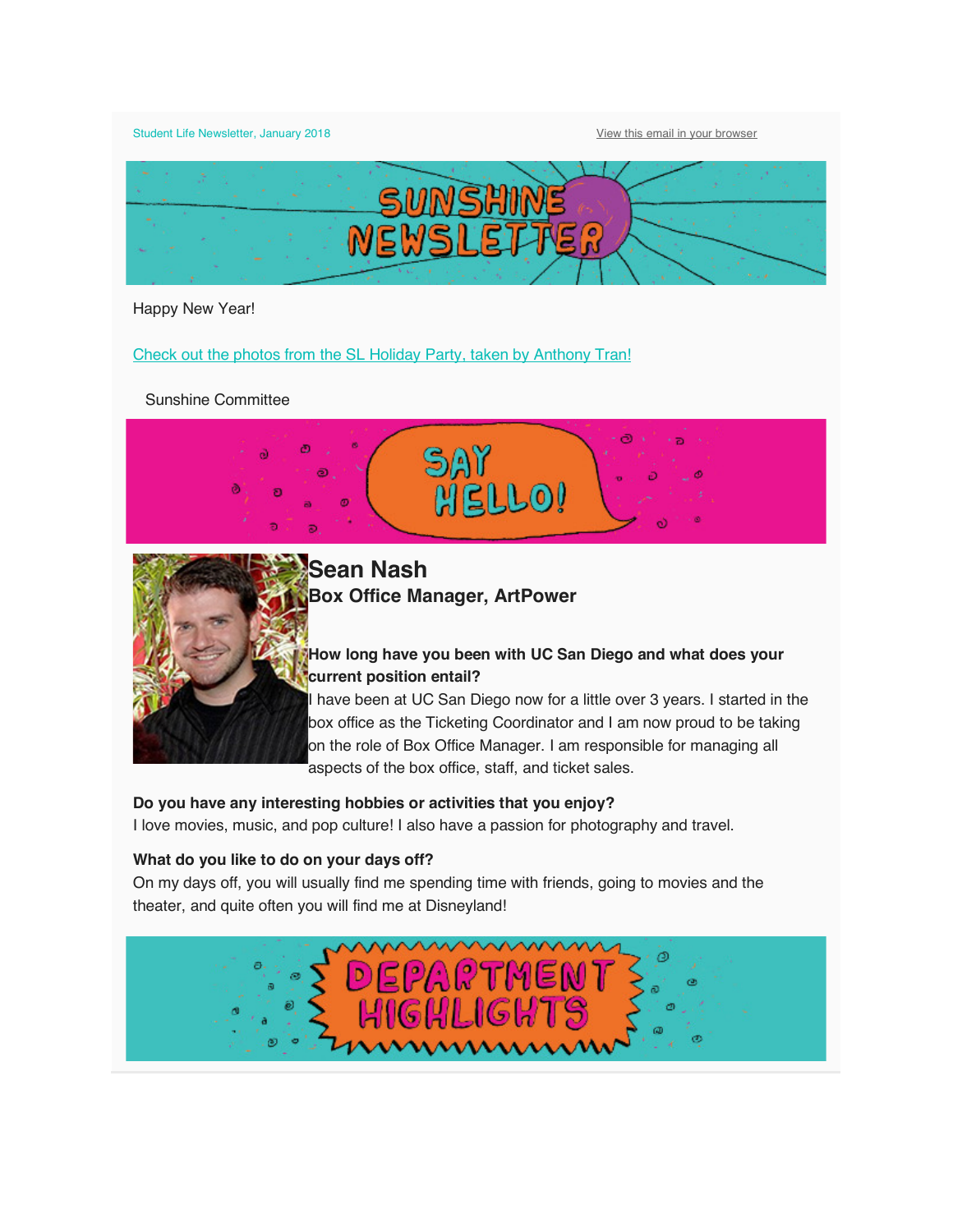#### **ArtPower**

2018 kicks off with four performances at ArtPower. Start the year off right and join us for Sufi hiphop from the French-Algerian dance troupe Compagnie Hervé Koubi on January 17. On January 19, the all-American Aeolus Quartet performs Haydn, Beethoven, and Philip Glass; soul, gospel, and R&B-inspired artist Liz Vice performs at The Loft on Jnauary 25; and French percussionist Roland Auzet performs his world premiere piece A bare hands, on a Smart car we're putting onto the Mandeville stage.

Student Life staff gets one pair of free tickets to any ArtPower performance\*! Email Joanna at joanna@ucsd.edu to claim your tickets. \*subject to ticket availability

#### **Associated Students**

With the end of 2017, AS wrapped up a marathon of Annual Reports. Over the course of Fall Quarter, ASGS collaborated with partners throughout campus to create five visually compelling Annual Reports. These reports include the 2016–17 Student Affairs, Intercollegiate Athletics, and SPACES Annual Reports. These documents are important summaries of the work these departments do throughout an academic year and are shared widely with stakeholders and supporters of UC San Diego.

SPACES also submitted their 2016–17 Annual Report to the Vice Chancellor of Student Affairs and University of California, Office of the President. Again, this is an important way for SPACES supporters to be made aware of the abundance of beautiful programming that occurs on an annual basis.

### **Student Life Business Office**

SLBO is busy processing reimbursements, reconciling fall events, and enjoying the holiday activities. We are looking forward to the start of next quarter and all of the exciting events to come.

### **Center for Student Involvement**

The Center for Student Involvement has been hard at work planning for some big events and changes next year! The Martin Luther King Jr. Day Parade and Day of Service is right around the corner—this UCSD campus tradition will be on Sunday, January 14. This is a great event for staff to bring their family out to! This event will be at Baker Elementary School (for the service) and along Harbor Drive (for the parade). Visit http://mlkday.ucsd.edu to register.

Next quarter we will kick off our new Dialogue Ambassador program—a team of undergraduate students will work with CSI and the National Conflict Resolution Center to hold 10 on-campus each quarter and 8 off-campus community-oriented dialogues a year. Congratulations Jenny Kressel, Frida Alvear and Katy Brecht who partnered with NCRC on the grant that makes this possible!

We will welcome our new Greek Life Advisor to IFC and MGC Sororities, Chloe Leal on January 16. Chloe is currently the Coordinator of Fraternity/Sorority Life at California State University, Fullerton.